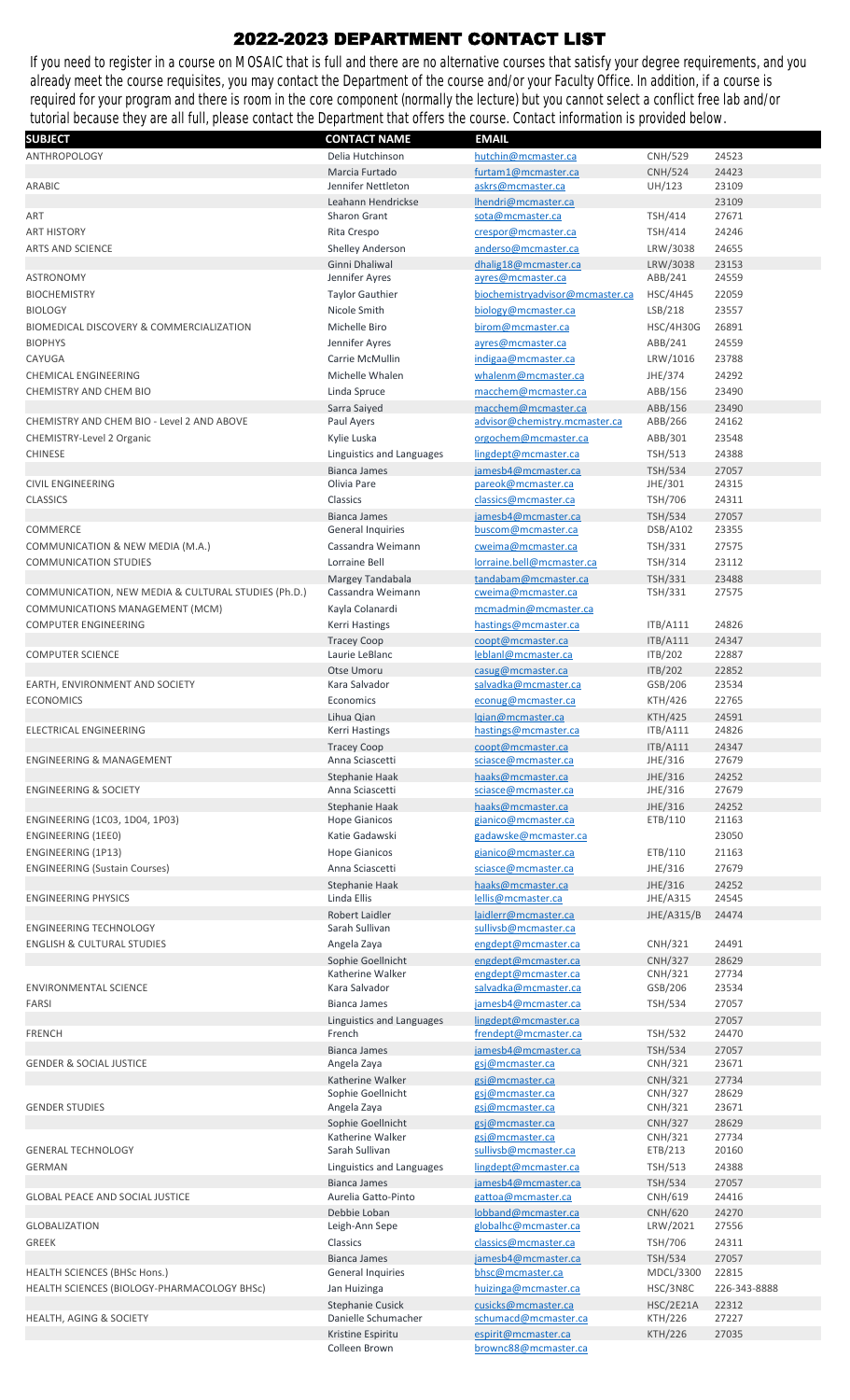| <b>SUBJECT</b>                                                           | <b>CONTACT NAME</b>       | <b>EMAIL</b>                  |                   |                   |
|--------------------------------------------------------------------------|---------------------------|-------------------------------|-------------------|-------------------|
| <b>HEBREW</b>                                                            | Jennifer Nettleton        | askrs@mcmaster.ca             | UH/123            | 23109             |
|                                                                          |                           |                               |                   |                   |
|                                                                          | Leahann Hendrickse        | lhendri@mcmaster.ca           |                   |                   |
| <b>HISTORY</b>                                                           | Aurelia Gatto-Pinto       | gattoa@mcmaster.ca            | CNH/619           | 24416             |
|                                                                          | Debbie Loban              | lobband@mcmaster.ca           | <b>CNH/620</b>    | 24270             |
| HONOURS BIOLOGY AND PHARMACOLOGY CO-OP PROGRAM                           | <b>Stephanie Cusick</b>   | cusicks@mcmaster.ca           | HSC/2E21A         | 22312             |
| <b>HUMAN BEHAVIOUR</b>                                                   |                           | hollings@mcmaster.ca          | PC/109            | 23005             |
|                                                                          | Ann Hollingshead          |                               |                   |                   |
|                                                                          | <b>General Inquiries</b>  | pnb@mcmaster.ca               | PC/102            | 23000             |
| HUMANITIES                                                               | Antoinette Somo           | somoant@mcmaster.ca           | CNH/112           | 27797             |
| iARTS (Integrated Arts)                                                  | Rita Crespo               | crespor@mcmaster.ca           | TSH/414           | 24246             |
| <b>INDIGENOUS STUDIES</b>                                                | Carrie McMullin           | indigaa@mcmaster.ca           |                   | 23788             |
|                                                                          |                           |                               | LRW/1016          |                   |
| <b>INNOVATE</b>                                                          | Anna Sciascetti           | sciasce@mcmaster.ca           | JHE/316           | 27679             |
|                                                                          | Stephanie Haak            | haaks@mcmaster.ca             | JHE/316           | 24252             |
| INTEGRATED BIOMEDICAL ENG. AND HEALTH SCIENCES (iBioMed) Dayna Wingfield |                           | wingfied@mcmaster.ca          | MDCL/3515         | 27371             |
|                                                                          |                           |                               |                   |                   |
|                                                                          | Alexa Behar-Bannelier     | huanga2@mcmaster.ca           | MDCL/3515/B 25458 |                   |
| <b>INTEGRATED BUSINESS &amp; HUMANITIES</b>                              | <b>General Inquiries</b>  | buscom@mcmaster.ca            | DSB/112           | 23355             |
| <b>INTEGRATED SCIENCE</b>                                                | Michelle Rodriguez        | sis@mcmaster.ca               | GSB/105           | 21181             |
| INTERSESSION LEARNING (INSPIRE)                                          | Rebecca Misiak            | intersession@mcmaster.ca      |                   |                   |
|                                                                          |                           |                               |                   |                   |
| <b>INUKTUT</b>                                                           | Carrie McMullin           | indigaa@mcmaster.ca           | LRW/1016          | 23788             |
| <b>ITALIAN</b>                                                           | Linguistics and Languages | lingdept@mcmaster.ca          | <b>TSH/513</b>    | 24388             |
|                                                                          | <b>Bianca James</b>       | jamesb4@mcmaster.ca           | <b>TSH/534</b>    | 27057             |
| <b>JAPANESE</b>                                                          |                           |                               | <b>TSH/513</b>    | 24388             |
|                                                                          | Linguistics and Languages | lingdept@mcmaster.ca          |                   |                   |
|                                                                          | <b>Bianca James</b>       | jamesb4@mcmaster.ca           | <b>TSH/534</b>    | 27057             |
| <b>JAPANESE STUDIES</b>                                                  | <b>General Inquiries</b>  | askrs@mcmaster.ca             | UH/123            | 23019             |
| KINESIOLOGY                                                              | Nicole Buston             | kinug@mcmaster.ca             | <b>IWC/219C</b>   | 24462             |
|                                                                          |                           |                               |                   |                   |
| <b>KOREAN</b>                                                            | Linguistics and Languages | lingdept@mcmaster.ca          |                   | 24388             |
|                                                                          | <b>Bianca James</b>       | jamesb4@mcmaster.ca           | <b>TSH/534</b>    | 27057             |
| <b>LABOUR STUDIES</b>                                                    | <b>Brenda Morrison</b>    | bmorris@mcmaster.ca           | KTH/717           | 27723             |
|                                                                          | Mary Allahyarkia          | allahym@mcmaster.ca           | <b>KTH/717</b>    | 24015             |
| LATIN                                                                    | Classics                  | classics@mcmaster.ca          | TSH/706           | 24311             |
|                                                                          |                           |                               |                   |                   |
|                                                                          | <b>Bianca James</b>       | jamesb4@mcmaster.ca           | <b>TSH/534</b>    | 27057             |
| LIFE SCIENCES                                                            | Michelle Rodriguez        | sis@mcmaster.ca               |                   |                   |
| <b>LINGUISTICS</b>                                                       | Linguistics and Languages | lingdept@mcmaster.ca          | <b>TSH/513</b>    | 24388             |
|                                                                          |                           |                               |                   |                   |
|                                                                          | <b>Bianca James</b>       | jamesb4@mcmaster.ca           | <b>TSH/534</b>    | 27057             |
| <b>MATERIALS</b>                                                         | Laura Miller              | sivakdn@mcmaster.ca           | JHE/357           | 24295             |
| <b>MATHEMATICS</b>                                                       | Paula Marcoux             | undergrad@math.mcmaster.ca    | HH/218            | 26471             |
|                                                                          | <b>Taryn Sutton</b>       | undergrad@math.mcmaster.ca    | HH/218            | 26471             |
|                                                                          |                           |                               |                   |                   |
| MECHANICAL ENGINEERING                                                   | Lily Sazz-Fayter          | fayterl@mcmaster.ca           | JHE/310           | 24294             |
| MECHATRONICS ENGINEERING                                                 | Laurie LeBlanc            | leblanl@mcmaster.ca           | ITB/202           | 22887             |
|                                                                          | Otse Umoru                | umorui@mcmaster.ca            | ITB/202           | 22852             |
| <b>MEDIA ARTS</b>                                                        | Lorraine Bell             | lorraine.bell@mcmaster.ca     | <b>TSH/314</b>    | 23112             |
|                                                                          |                           |                               |                   |                   |
|                                                                          | Margey Tandabala          | tandabam@mcmaster.ca          | TSH/331           | 23488             |
| <b>MEDICAL PHYSICS</b>                                                   | Jennifer Ayres            | ayres@mcmaster.ca             | ABB/241           | 24559             |
| <b>MEDICAL RADIATION SCIENCES</b>                                        | <b>Tara Bristol</b>       | tara.bristol@mohawkcollege.ca | <b>IAHS/228</b>   | 905-575-1212x3382 |
|                                                                          | Michelle Rodriguez        | sis@mcmaster.ca               |                   |                   |
|                                                                          |                           |                               |                   |                   |
| MELD (MCMASTER ENGLISH LANGUAGE DEVELOPMENT                              | Claudia Huelgas           | meld@mcmaster.ca              | LRW/4043          | 23718             |
| PROGRAM)                                                                 |                           |                               |                   |                   |
| <b>MIDWIFERY</b>                                                         | Saadia Israr              | israr@mcmaster.ca             | <b>HSC/4H24</b>   | 26652             |
|                                                                          | Ossian MacEachern         | maceacho@mcmaster.ca          |                   |                   |
| <b>MOHAWK</b>                                                            | Carrie McMullin           | indigaa@mcmaster.ca           | LRW/1016          | 23788             |
|                                                                          |                           |                               |                   |                   |
| MOLECULAR BIOLOGY                                                        | Nicole Smith              | biology@mcmaster.ca           | LSB/218           | 23557             |
| <b>MUSIC</b>                                                             | Rita Crespo               | crespor@mcmaster.ca           | <b>TSH/414</b>    | 24246             |
| MUSIC COGNITION                                                          | Rita Crespo               | crespor@mcmaster.ca           | <b>TSH/414</b>    | 24246             |
|                                                                          |                           |                               |                   |                   |
| <b>NEUROSCIENCE</b>                                                      | Ann Hollingshead          | hollings@mcmaster.ca          | PC/109            | 23005             |
|                                                                          | <b>General Inquiries</b>  | pnb@mcmaster.ca               | PC/102            | 23000             |
|                                                                          | Nicole Smith              | biology@mcmaster.ca           | LSB/218           | 23557             |
| <b>NURSING</b>                                                           | Chris Gibson              | cgibson@mcmaster.ca           | <b>HSC/2J36A</b>  | 22713             |
|                                                                          |                           |                               |                   |                   |
|                                                                          | Mediha Kadic              | kadic@mcmaster.ca             | HSC/2J36          | 20843             |
| <b>OJIBWE</b>                                                            | Carrie McMullin           | indigaa@mcmaster.ca           | LRW/1016          | 23788             |
| PHILOSOPHY                                                               | Jessica Bouchard          | ugphil@mcmaster.ca            | UH/314            | 26445             |
|                                                                          | Kim Squissato             | philadm@mcmaster.ca           | UH/310            | 24275             |
| <b>PHYSICS</b>                                                           | Jennifer Ayres            | ayres@mcmaster.ca             | ABB/241           | 24559             |
|                                                                          |                           |                               |                   |                   |
| <b>POLISH</b>                                                            | Linguistics and Languages | lingdept@mcmaster.ca          | <b>TSH/513</b>    | 24388             |
|                                                                          | <b>Bianca James</b>       | jamesb4@mcmaster.ca           | <b>TSH/534</b>    | 27057             |
| POLITICAL SCIENCE                                                        | Sara Binnie               | binnies@mcmaster.ca           | <b>KTH/527</b>    | 24741             |
|                                                                          | Wendy Ryckman             | ryckman@mcmaster.ca           | <b>KTH/532</b>    | 24420             |
| PSYCHOLOGY, NEUROSCIENCE & BEHAVIOUR                                     | Ann Hollingshead          | hollings@mcmaster.ca          | PC/109            | 23005             |
|                                                                          |                           |                               |                   |                   |
|                                                                          | <b>General Inquiries</b>  | pnb@mcmaster.ca               | PC/102            | 23000             |
| <b>RECONCIL</b>                                                          | Carrie McMullin           | indigaa@mcmaster.ca           | LRW/1016          | 23788             |
| <b>RUSSIAN</b>                                                           | Linguistics and Languages | lingdept@mcmaster.ca          | <b>TSH/513</b>    | 24388             |
|                                                                          | <b>Bianca James</b>       | jamesb4@mcmaster.ca           | <b>TSH/534</b>    | 27057             |
|                                                                          |                           |                               |                   |                   |
| SANSKRIT                                                                 | <b>General Inquiries</b>  | askrs@mcmaster.ca             | UH/123            | 23109             |
|                                                                          | Leahann Hendrickse        | Ihendri@mcmaster.ca           |                   | 23109             |
| <b>SCIENCE</b>                                                           | <b>General Inquiries</b>  | science@mcmaster.ca           | BSB/129           | 27590             |
| SOCIAL PSYCHOLOGY                                                        | Emma Pechmann             | socpsy@mcmaster.ca            | <b>KTH/212</b>    | 22241             |
|                                                                          |                           |                               |                   |                   |
| SOCIAL SCIENCE                                                           | General Inquiries         | socscfac@mcmaster.ca          | KTH/129           | 23772             |
|                                                                          | Rebekah Flynn             | flynnrm@mcmaster.ca           | KTH/129           | 23772             |
| SOCIAL SCIENCE (CERTIFICATE COURSES)                                     |                           | flynnrm@mcmaster.ca           | KTH/123           | 24642             |
| SOCIAL WORK                                                              |                           |                               |                   |                   |
|                                                                          | Rebekah Flynn             |                               |                   | 23795             |
|                                                                          | Lorna O'Connell           | oconnell@mcmaster.ca          | KTH/319           |                   |
|                                                                          | Tammy Maikawa             | millet@mcmaster.ca            | <b>KTH/317</b>    | 23793             |
| SOCIETY, CULTURE AND RELIGION                                            | Jennifer Nettleton        | askrs@mcmaster.ca             | UH/123            | 23109             |
|                                                                          |                           |                               |                   |                   |
|                                                                          | Leahann Hendrickse        | lhendri@mcmaster.ca           | UH/116            | 24567             |
| SOCIOLOGY                                                                | Madeline Van Impe         | vanimpem@mcmaster.ca          |                   |                   |
|                                                                          | Colleen Colwell           | sociology@mcmaster.ca         |                   | 24481             |
| SOFTWARE ENGINEERING                                                     | Laurie LeBlanc            | leblanl@mcmaster.ca           | ITB/202           | 22887             |
|                                                                          | Otse Umoru                | casug@mcmaster.ca             | ITB/202           | 22852             |